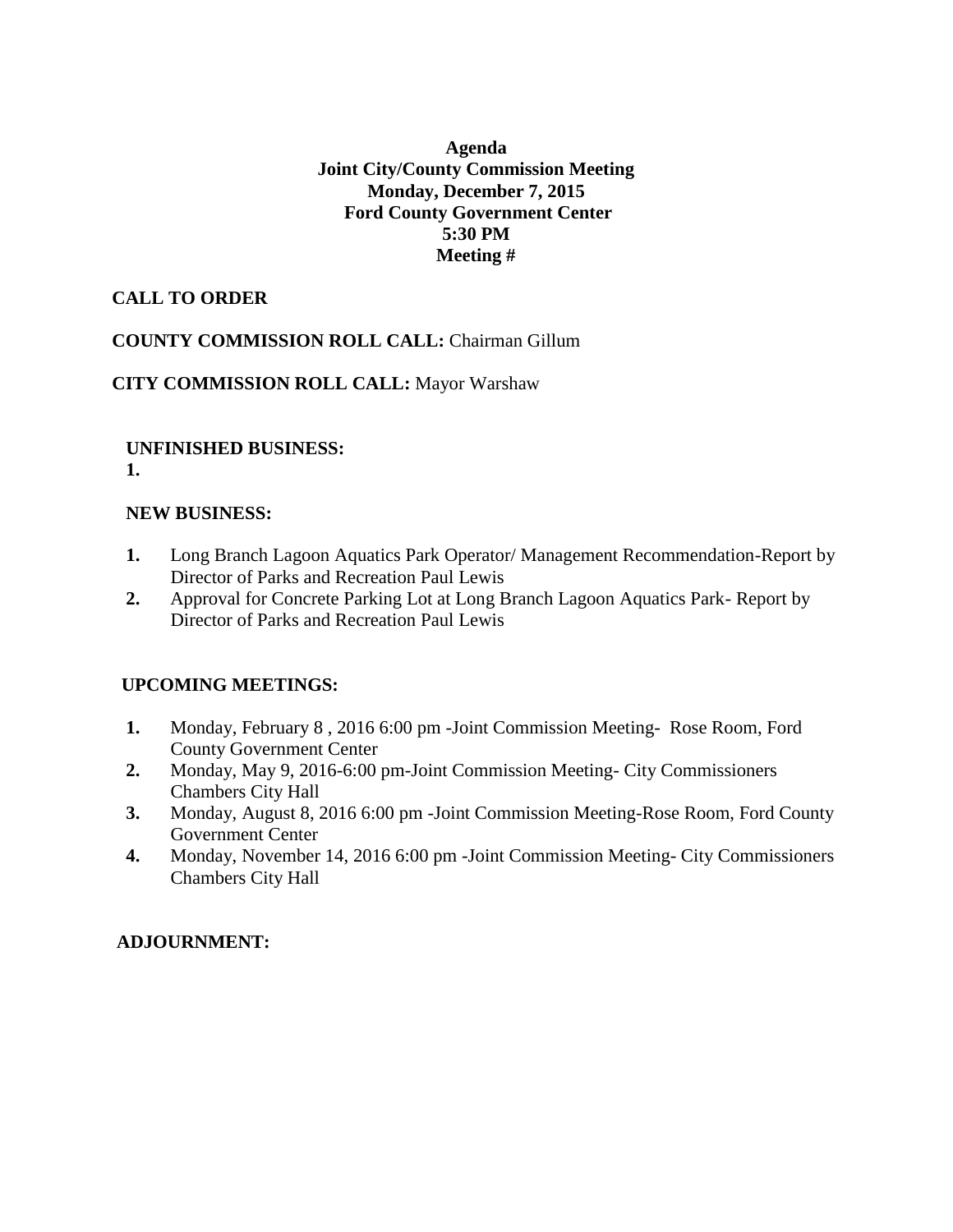

**RECOMMENDATION:** Staff requests approval to enter into contract negotiations with StandGuard Aquatics for management of the Long Branch Lagoon water park. The final contract will be presented to the City Commission for final approval

**\_\_\_\_\_\_\_\_\_\_\_\_\_\_\_\_\_\_\_\_\_\_\_\_\_\_\_\_\_\_\_\_\_\_\_\_\_\_\_\_\_\_\_\_\_\_\_\_\_\_\_\_\_\_\_\_\_\_\_\_\_\_\_\_\_\_\_\_\_\_\_\_\_\_\_\_\_\_** 

Subject: Water Park Management

**BACKGROUND:** Recently the City published an RFP, asking for proposals to manage the new Long Branch Lagoon water park. A detailed request was developed outlining the requirements and requested services for a private contractor to operate the facility. Seven vendors responded to the RFP.

A committee consisting of City and County Staff and the Chair of the CFAB reviewed the submittals and screened the seven vendors down to four firms selected to interview. Those interviews were conducted Thursday, November  $12<sup>th</sup>$ . Based on those interviews and the scoring of the proposals, the committee recommends StandGuard Aquatics.

This recommendation was presented to the Community Facilities Advisory Board at their meeting on Wednesday, Dec. 2<sup>nd</sup>. CFAB voted unanimously to forward this recommendation on to the joint Commissions for your consideration.

**JUSTIFICATION:** The four firms selected for interviews were Leisure Hotels LLC, Amusement/Aquatics Management Group, USA Pools, and StandGuard. The clear number one choice of the committee is StandGuard.

StandGuard has identified the individual who will be the on-site facility manager for the first year of operation and that person has all the required certifications and experience including, Certified Pool Operator, Aquatic Facility Operator, Life Guard Instructor, Life Guard Trainer, Water Safety Instructor and more.

StandGuard currently has 22 facilities under management and are equipped to provide the administration and corporate resources necessary to open Long Branch Lagoon in May of 2016. Through the interview they demonstrated a precise understanding of the core functions that will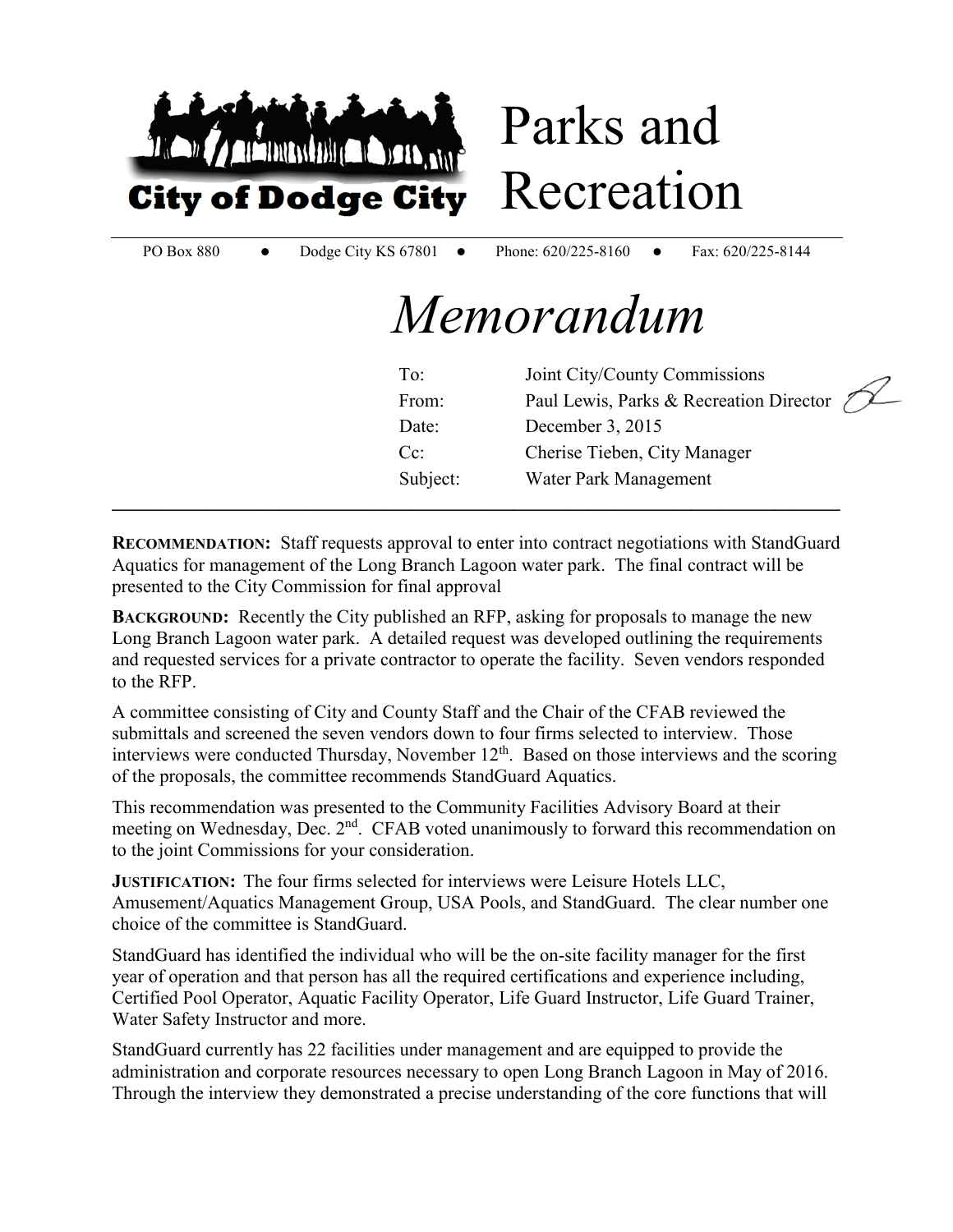be required and presented appropriate processes to meet those requirements. From a purely aquatics management perspective, StandGuard provides the best set of resources and experience to open a new facility in six months.

References from past and current customers were contacted to verify StandGuard's capabilities. Based on that due diligence, the committee is comfortable recommending StandGuard for this contract.

As with all Why Not Dodge projects, a central purpose of Long Branch Lagoon is the ability to provide a regional draw. From the interviews and past involvement with Leisure LLC, they offer specific marketing and event management experience and capabilities. So staff anticipates the final management agreement will include language creating a cooperative arrangement with StandGuard and Leisure Hotel. Developing an environment that supports Leisure's skill set to provide corporate events, small concerts, etc. allows the water park to achieve more in supporting the tourism economy.

**FINANCIAL CONSIDERATIONS:** StandGuard's proposal for expenses and revenue are consistent with staff's expectation for the facility and fit into the operational budget. StandGuard will provide all labor and manpower, chemicals and supplies necessary at a cost of \$382.50 per hour for daily operations. We would not be billed for hours the facility wasn't open. Based on an 88 day program at nine hours per day, the annual cost would total \$302,940. StandGuard's management fee would be \$89,800 for a total of \$392,740. Utilities would be outside of the contract and are expected to be an additional \$30,000 annually.

On the revenue side, the Why Not Dodge fund retains 100% of daily admission and season pass revenue. Program revenue for classes and after hours rentals would be split 50/50 with the operational costs associated with those activities the responsibility of StandGuard. For concessions the WND would receive 25% of gross concession and merchandize sales.

StandGuard and Water's Edge, our design consultants, have independently projected attendance and revenues for the facility, both using price points consistent with the municipal pricing structure we have anticipated for this facility. StandGuard projects total revenue of \$385,875 requiring an annual operating subsidy of \$36,865. The Water's Edge projection was \$339,375 requiring a subsidy of \$83,365. Using either projection and subtracting operating expenses, the subsidy required is within the amount budgeted in the sales tax project fund.

Staff also considered the option of operating the facility in-house. Using the Water's Edge projections, the revenue side of the equation would be unchanged. On the expense side an adjustment was made to provide for a full-time Aquatics Director. Incorporating that change, operating the facility in house requires an annual subsidy of \$40,274.

At this point, a third party operator makes the most sense. There's little if any cost savings to be achieved and there is a significant amount of behind the scenes manpower and administrative involvement required. Coupled with having a properly certified management person identified and ready to start immediately makes the case for a management contract the most viable choice.

**LEGAL CONSIDERATIONS:** If this recommendation is approved, staff will negotiate a management contract with StandGuard for the operation of Long Branch Lagoon. That contract will be reviewed by legal counsel and presented to the City Commission for final approval.

**ATTACHMENTS:** Water's Edge Operation Projections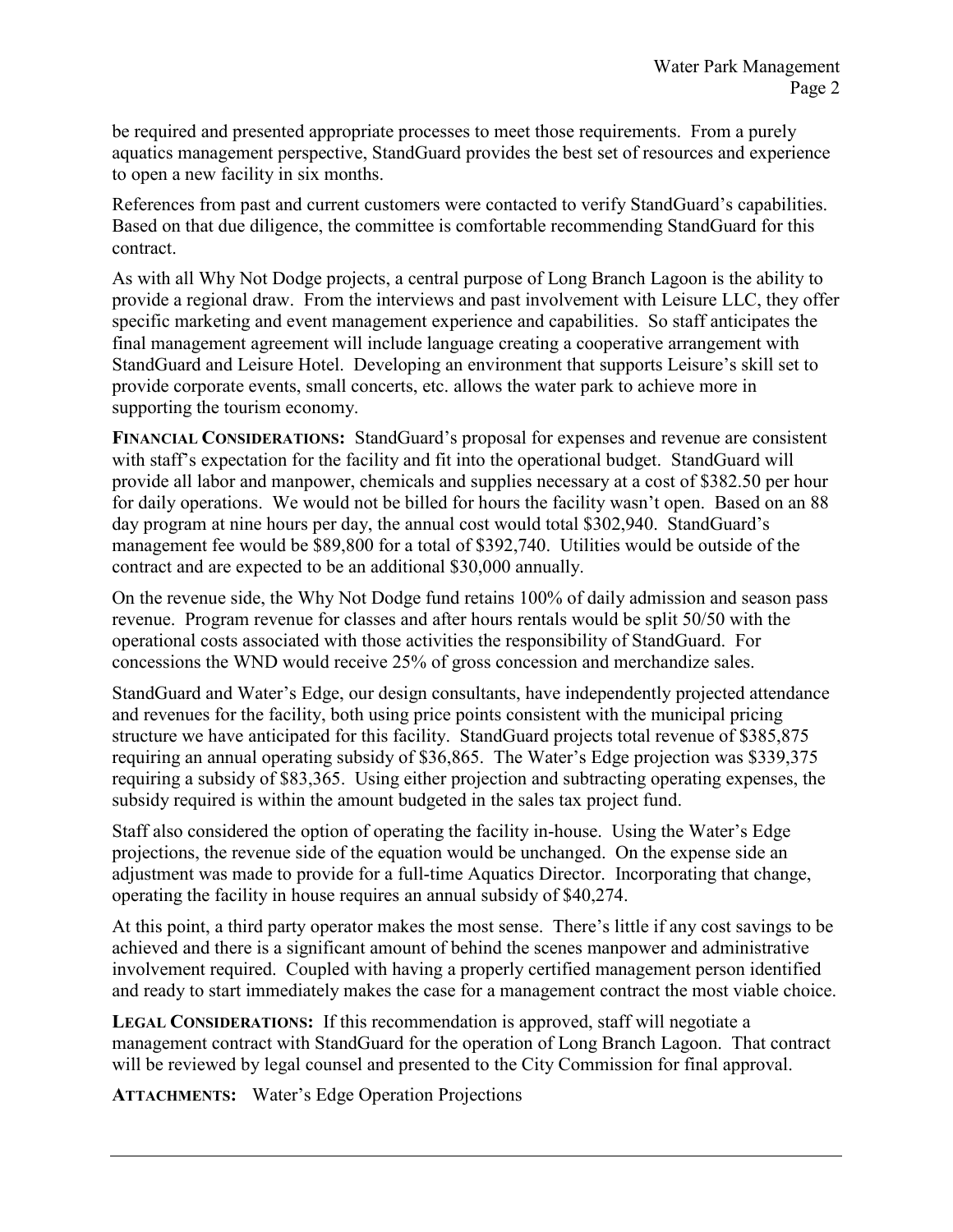# **Dodge City, KS Summary of Expenses and Revenues Long Branch Lagoon November 16, 2015**

| <b>Total Expenses</b> | \$ 389,599   |
|-----------------------|--------------|
| <b>Total Revenues</b> | \$349,325    |
|                       | \$<br>40,274 |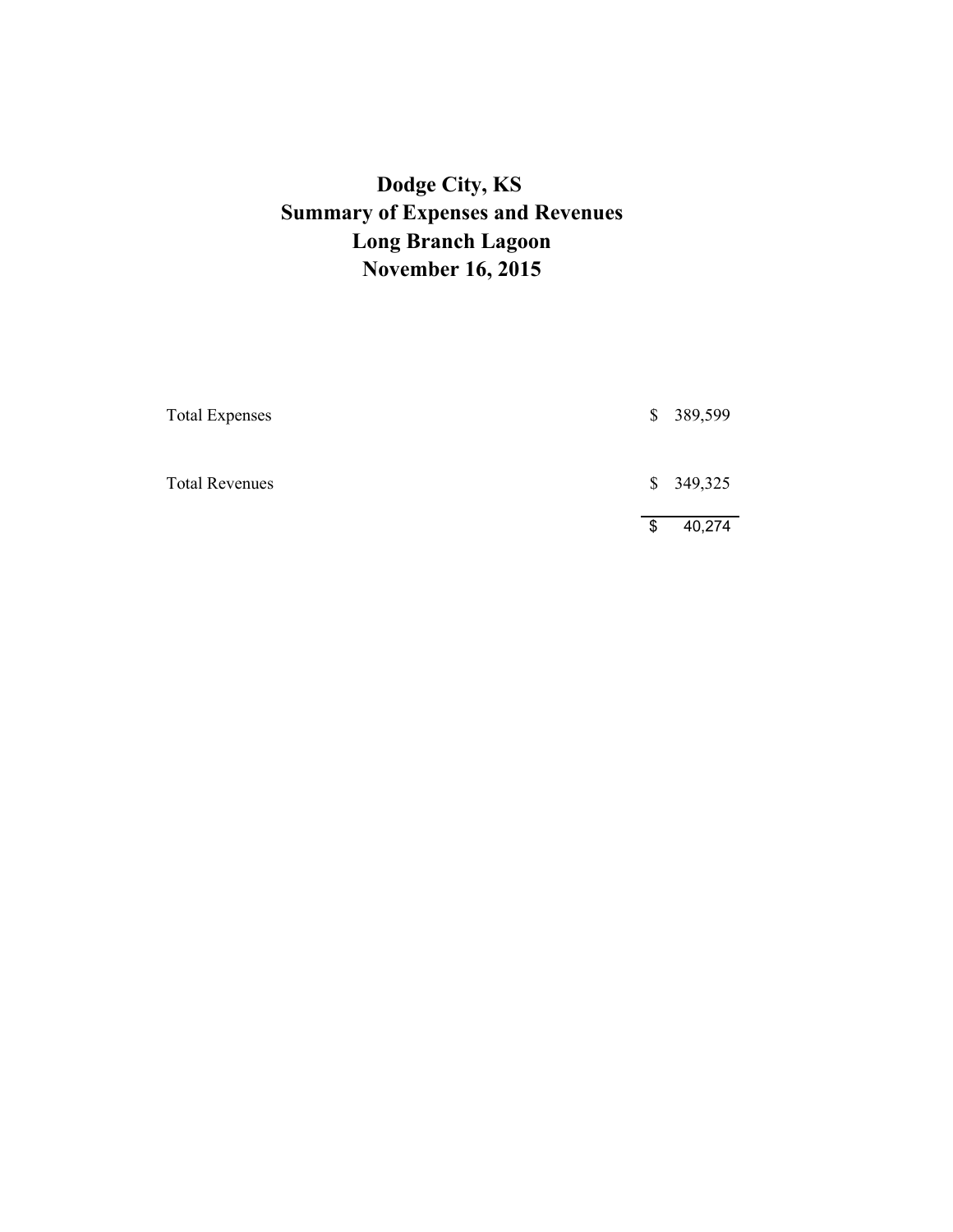# **Dodge City, KS Revenues Long Branch Lagoon November 16, 2015**

| Item                     | No. | Days | Fee |        | Total         |
|--------------------------|-----|------|-----|--------|---------------|
| <b>Season Passes</b>     |     |      |     |        |               |
| Family                   | 350 |      | \$  | 195.00 | \$<br>68,250  |
| Individual               | 100 |      | \$  | 65.00  | \$<br>6,500   |
| Senior                   | 25  |      | \$  | 55.00  | \$<br>1,375   |
| Sub-Total                |     |      |     |        | \$<br>76,125  |
| <b>Daily Passes</b>      |     |      |     |        |               |
| Youth                    | 400 | 85   | \$  | 4.00   | \$<br>136,000 |
| Adult                    | 100 | 85   | \$  | 6.00   | \$<br>51,000  |
| Senior                   | 50  | 85   | \$  | 4.00   | \$<br>17,000  |
| Sub-Total                |     |      |     |        | \$<br>204,000 |
| <b>Pool Rental</b>       | 50  |      | \$  | 500.00 | \$<br>25,000  |
| Concessions (20% profit) | 600 | 85   | \$  | 3.50   | \$<br>35,700  |
| <b>Classes</b>           | 100 |      | \$  | 35.00  | \$<br>3,500   |
| <b>Lessons</b>           | 200 |      | \$  | 25.00  | \$<br>5,000   |
| <b>Total Revenues</b>    |     |      |     |        | \$<br>349,325 |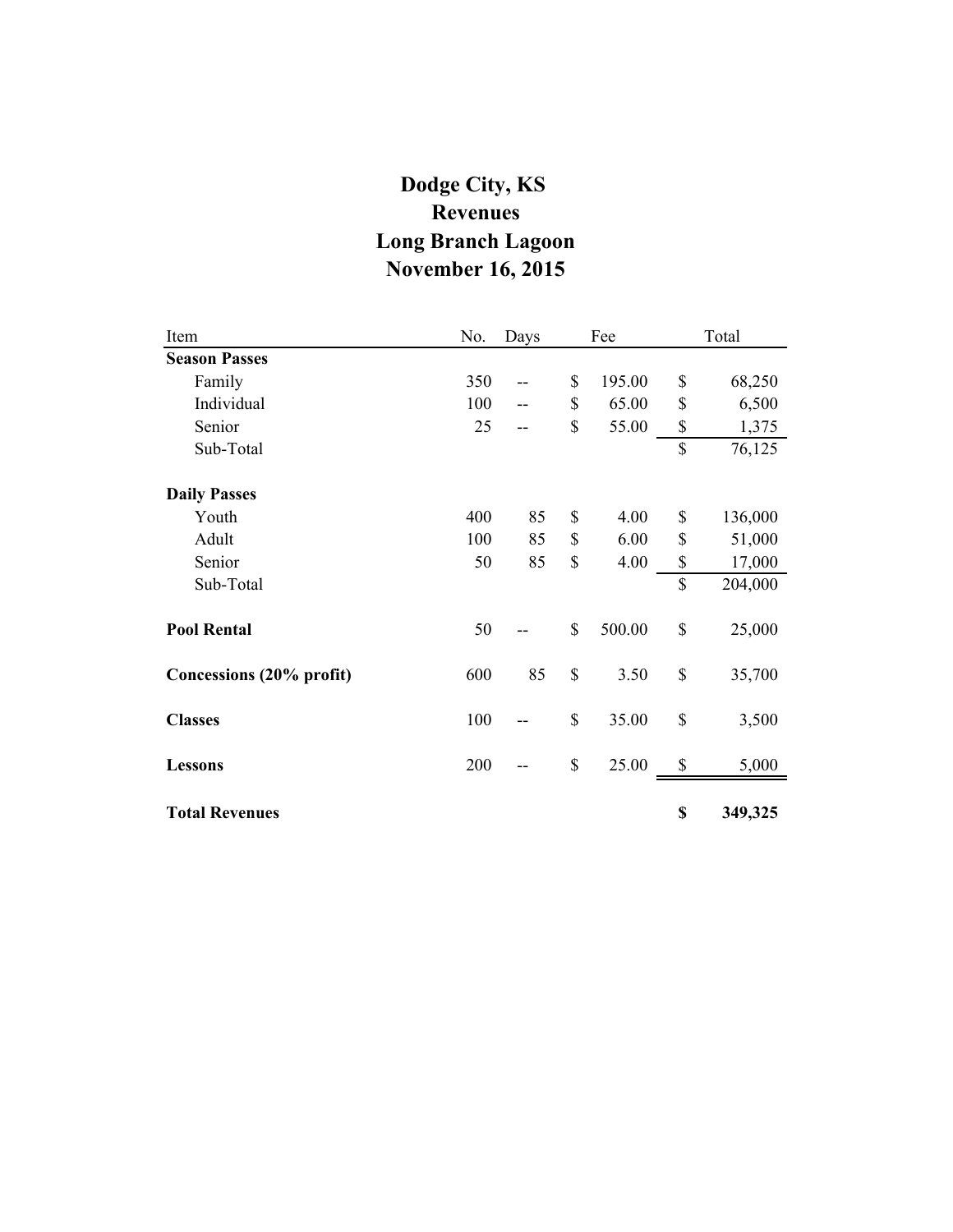### **Dodge City, KS Expense Projection Long Branch Lagoon November 16, 2015**

|                                   | Classes/ | Staff |           |    |         |               |                   |
|-----------------------------------|----------|-------|-----------|----|---------|---------------|-------------------|
| <b>Personnel Costs</b>            | Rentals  | No.   | Hours/day |    | \$/hour |               | <b>Total Cost</b> |
| Aquatics Director (FT)            |          |       |           |    |         | \$            | 50,000            |
| Manager working 100 days          |          |       | 8         |    | 13.00   | <sup>\$</sup> | 10,400            |
| Assistant manager working 85 days |          |       | 6         |    | 11.00   | <sup>\$</sup> | 5,610             |
| Lifeguard, each working 85 days   |          | 28    | 8         | \$ | 9.00    | S             | 181,440           |
| Cashier                           |          | 3     | 8         | \$ | 9.00    | S             | 19,440            |
| Concession                        |          | 5     | 7         | S  | 8.00    | S             | 25,200            |
| Swim instructor                   | 30       | 6     | 1.5       | S  | 9.00    | <b>S</b>      | 2,430             |
| Exercise class instructor         | 30       | 3     | 1.5       |    | 12.00   | <b>S</b>      | 1,620             |
| Maintenance                       |          |       | 3         |    | 15.00   |               | 4,050             |
| FICA, KPERS, insurance @ 12%      |          |       |           |    |         |               | 30,023            |
| Sub-Total                         |          |       |           |    |         |               | 330,213           |
|                                   |          |       |           |    |         |               |                   |

#### **Utilities**

| Water                       |          |          |           | Gallons | \$/gallon            | <b>Total Cost</b> |
|-----------------------------|----------|----------|-----------|---------|----------------------|-------------------|
| Fill Pool                   |          |          |           | 830,000 | \$<br>0.005          | \$<br>4,150       |
| Clean Filters               |          |          |           | 4,000   | \$<br>0.005          | \$<br>20          |
| Pool Make-up                |          |          |           | 940,000 | \$<br>0.005          | \$<br>4,700       |
| Clean-up                    |          |          |           | 160,000 | \$<br>0.005          | \$<br>800         |
| Dressing Room & Concessions |          |          |           | 360,000 | \$<br>0.005          | \$<br>1,800       |
| Sub-Total                   |          |          |           |         |                      | \$<br>11,470      |
|                             |          |          |           |         |                      |                   |
| Electrical                  |          |          | hours/day | kWh/day | $\frac{\sqrt{2}}{2}$ | <b>Total Cost</b> |
| Recirculation Pumps - 3     | $70$ hp  |          | 24        | 1567    | \$<br>0.08           | \$<br>11,280      |
| Water Slide Pumps - 4       | $165$ hp |          | 9         | 1385    | \$<br>0.08           | \$<br>9,970       |
| <b>Water Features Pump</b>  | $35$ hp  |          | 9         | 294     | \$<br>0.08           | \$<br>2,115       |
| Lazy River Pumps            | $80$ hp  |          | 9         | 671     | \$<br>0.08           | \$<br>4,834       |
| <b>Bathhouse Lighting</b>   | 8,000    | watts/hr | 9         | 72      | \$<br>0.08           | \$<br>518         |
| Pool Lighting               | 7,500    | watts/hr | 4         | 30      | \$<br>0.08           | \$<br>216         |
| Parking Lot Lighting        | 4,000    | watts/hr | 4         | 16      | \$<br>0.08           | \$<br>115         |
| <b>Concession Equipment</b> | 18,000   | watts/hr | 9         | 162     | \$<br>0.08           | \$<br>1,166       |
| Demand Charge               |          |          |           |         |                      | \$                |
| Sub-Total                   |          |          |           |         |                      | \$<br>30,215      |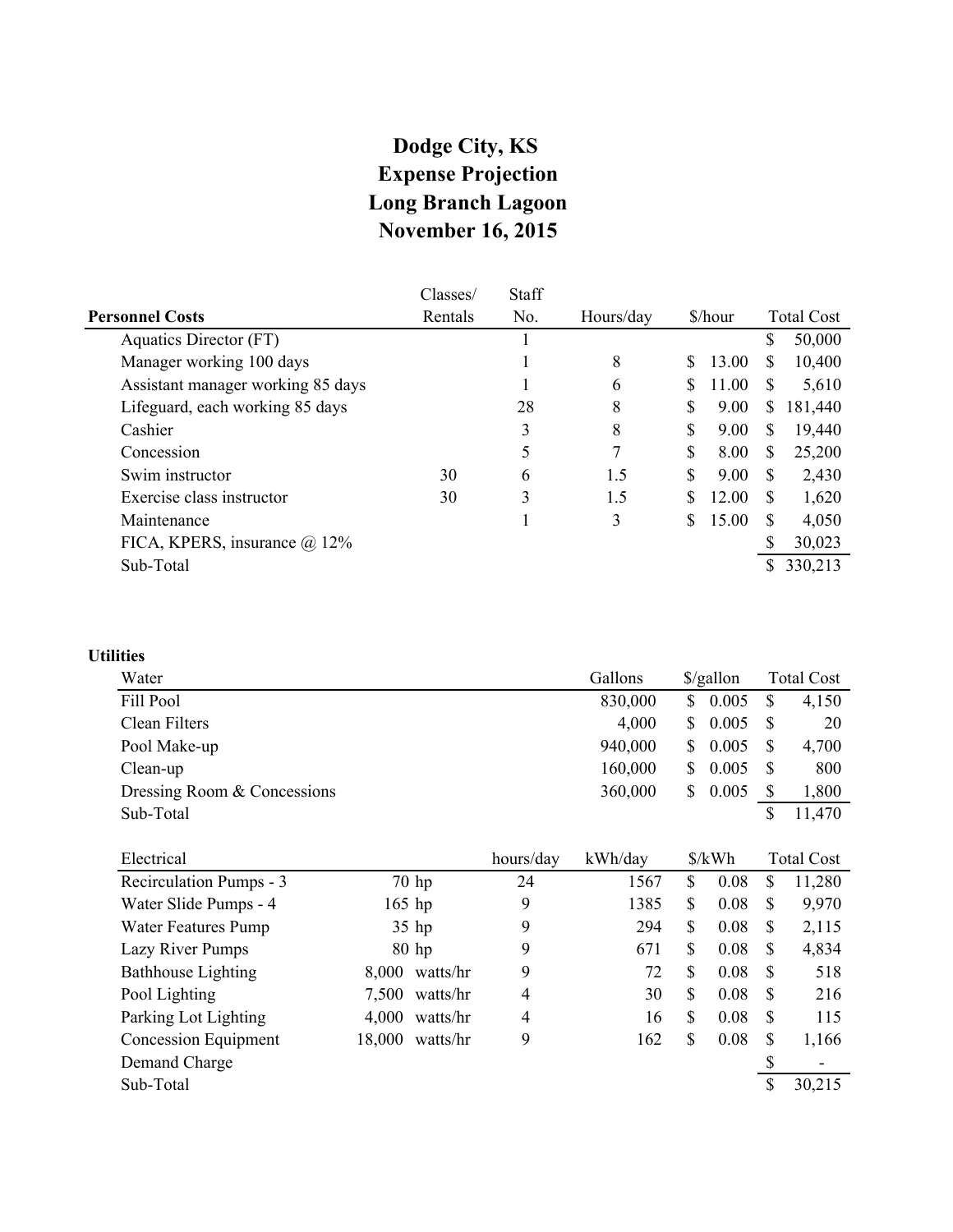| Natural Gas                    |                |                | days | 100 CF/day | $$/100$ CF |      | <b>Total Cost</b> |
|--------------------------------|----------------|----------------|------|------------|------------|------|-------------------|
| Pool Heater                    | $\blacksquare$ | BTU/hr         | 20   | -          | \$<br>4.00 | \$   | -                 |
| Domestic Water Heater          |                | 200,000 BTU/hr | 90   | 98         | \$<br>5.00 | - \$ | 491               |
| Sub-Total                      |                |                |      |            |            | \$   | 491               |
|                                |                |                |      |            |            |      |                   |
|                                |                |                |      |            |            |      |                   |
|                                |                |                |      |            |            |      |                   |
| <b>Chemicals</b>               |                |                |      | lbs./day   | \$/lb.     |      | <b>Total Cost</b> |
|                                |                |                |      |            |            |      |                   |
| Salt                           |                |                |      | 50         | \$<br>0.20 | S    | 900               |
| pH Adjustment                  |                |                |      | 25         | \$<br>3.00 | S    | 6,750             |
| Alkalinity/hardness Adjustment |                |                |      | 20         | \$<br>1.20 | -S   | 2,160             |
| Sub-Total                      |                |                |      |            |            | \$   | 9,810             |
|                                |                |                |      |            |            |      |                   |

| <b>General Supplies</b>  | <b>Total Cost</b> |
|--------------------------|-------------------|
| Office                   | \$<br>1,000       |
| Promotion                | \$<br>1,000       |
| Training                 | \$<br>1,000       |
| Maintenance              | \$<br>2,000       |
| Program Equipment        | \$<br>500         |
| <b>Cleaning Supplies</b> | \$<br>500         |
| Telephone                | \$<br>400         |
| Miscellaneous            | \$<br>1,000       |
| Sub-Total                | \$<br>7,400       |

| <b>Summary of Expenses</b> |   | <b>Total Cost</b> |
|----------------------------|---|-------------------|
| Personnel Costs            |   | \$330,213         |
| Utilities                  | S | 42,176            |
| Chemicals                  |   | 9,810             |
| <b>General Supplies</b>    |   | 7,400             |
| <b>Total Expenses</b>      |   | \$389,599         |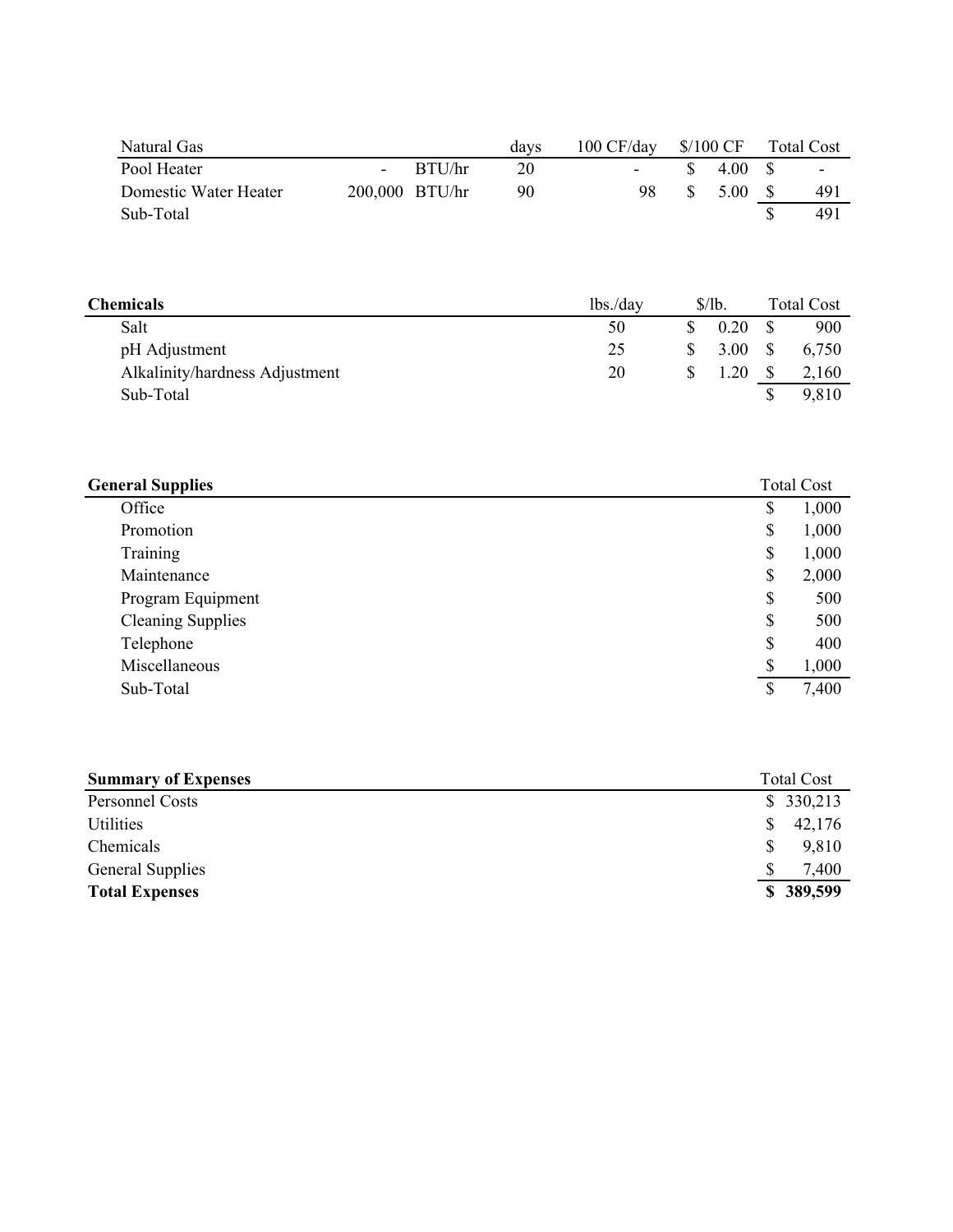

# Parks and Recreation

PO Box 880 • Dodge City KS 67801 • Phone: 620/225-8160 • Fax: 620/225-8144

# *Memorandum*

| To:          | Joint City/County Commissioners                                                                           |
|--------------|-----------------------------------------------------------------------------------------------------------|
| From:        | Paul Lewis, Parks & Recreation Director                                                                   |
| Date:        | December 4, 2015                                                                                          |
| $Cc$ :       | Cherise Tieben, City Manger<br>Ray Slattery, Director Engineering Services<br>Barry Schmidt, McCownGordon |
| Subject:     | Long Branch Lagoon Parking Lot                                                                            |
| Agenda Item: | New Business                                                                                              |
|              |                                                                                                           |

**RECOMMENDATION:** Staff recommends approval for changing the parking lot construction at Long Branch Lagoon from asphalt to concrete. If approved, funds for this change will be derived from the project contingency account.

**BACKGROUND:** When McCownGordon, the project Construction Manager at Risk, bid the water park project, alternate bids were accepted for parking lot construction. The base bid was for an asphalt lot and the alternate replaced the asphalt with concrete. Although there was some interest in going with concrete, the additional cost would have been \$73,150 for the concrete option and the project budget wouldn't support that additional expenditure.

Because there is a desire from the hotel developer whose parking lot will be conjoined with our project in using concrete, McCownGordon, the concrete subcontractor and City staff reopened discussions to value engineer the parking lot. From that work, McCownGordon has provided a revised price of approximately \$45,000 to switch from asphalt to concrete.

Modifications to the specs included a change in a sidewalk design, a modified technique for construction joints, elimination of wire mesh, revised subgrade treatment, and a couple of others. These alterations were all recommendations from the City Engineer and are consistent with City standards.

**JUSTIFICATION:** Switching from asphalt will extend the life of the parking lot and reduce future maintenance. The hotel developer adjacent to the water park project would like to construct their lot in concrete. Because both parking areas use a shared access, it allows for a consistent surface throughout the project.

**FINANCIAL CONSIDERATIONS:** The original cost to go from asphalt to concrete was bid at \$73,150. Through value engineering and a desire of the concrete sub to secure additional work